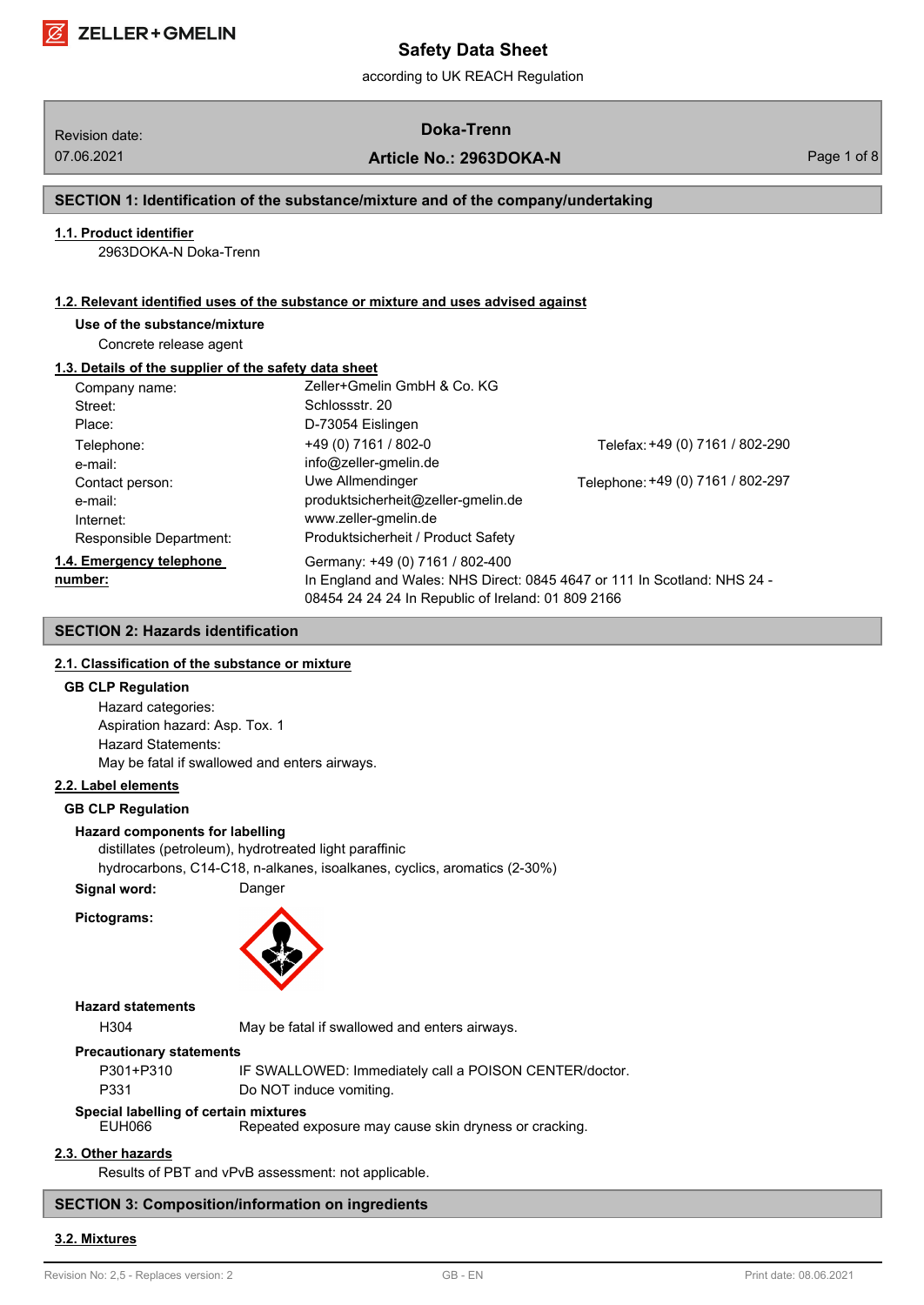

according to UK REACH Regulation

| Revision date: | Doka-Trenn              |             |
|----------------|-------------------------|-------------|
| 07.06.2021     | Article No.: 2963DOKA-N | Page 2 of 8 |

### **Chemical characterization**

Mineral oil-based mixture. Mineral oil with DMSO extract < 3 % as measured by IP 346.

#### **Hazardous components**

| <b>CAS No</b> | Chemical name                                                            |              |                  |                   |  |
|---------------|--------------------------------------------------------------------------|--------------|------------------|-------------------|--|
|               | EC No                                                                    | Index No     | <b>REACH No</b>  |                   |  |
|               | <b>GHS Classification</b>                                                |              |                  |                   |  |
| 64742-55-8    | distillates (petroleum), hydrotreated light paraffinic                   |              |                  | $25 - 5 = 100 \%$ |  |
|               | 265-158-7                                                                | 649-468-00-3 | 01-2119487077-29 |                   |  |
|               | Asp. Tox. 1; H304                                                        |              |                  |                   |  |
|               | hydrocarbons, C14-C18, n-alkanes, isoalkanes, cyclics, aromatics (2-30%) |              |                  | $25 - 5 = 100 \%$ |  |
|               | 920-360-0<br>01-2119448343-41                                            |              |                  |                   |  |
|               | Asp. Tox. 1: H304 EUH066                                                 |              |                  |                   |  |
| 128-37-0      | 2,6-di-tert-butyl-p-cresol                                               |              |                  | $0.1 - 5.3\%$     |  |
|               | 204-881-4                                                                |              | 01-2119565113-46 |                   |  |
|               | Aquatic Acute 1, Aquatic Chronic 1; H400 H410                            |              |                  |                   |  |

Full text of H and EUH statements: see section 16.

# **Specific Conc. Limits, M-factors and ATE**

| <b>CAS No</b> | IEC No                                                                                                                 | <b>IChemical name</b>                                                    | Quantity       |  |  |
|---------------|------------------------------------------------------------------------------------------------------------------------|--------------------------------------------------------------------------|----------------|--|--|
|               | Specific Conc. Limits, M-factors and ATE                                                                               |                                                                          |                |  |  |
|               | $1920 - 360 - 0$                                                                                                       | hydrocarbons, C14-C18, n-alkanes, isoalkanes, cyclics, aromatics (2-30%) |                |  |  |
|               | $\lambda$ inhalation: LC50 = > 5,28 mg/l (dusts or mists); dermal: LD50 = > 2000,0 mg/kg; oral: LD50 =<br>> 4150 mg/kg |                                                                          |                |  |  |
| 128-37-0      | 1204-881-4                                                                                                             | 12,6-di-tert-butyl-p-cresol                                              | $0.1 - 0.3 \%$ |  |  |
|               | dermal: LD50 = 2500 mg/kg; oral: LD50 = > 6000 mg/kg                                                                   |                                                                          |                |  |  |

#### **SECTION 4: First aid measures**

#### **4.1. Description of first aid measures**

#### **General information**

When in doubt or if symptoms are observed, get medical advice. If unconscious but breathing normally, place in recovery position and seek medical advice. Remove contaminated, saturated clothing immediately.

# **After inhalation**

Remove casualty to fresh air and keep warm and at rest.

# **After contact with skin**

After contact with skin, wash immediately with plenty of water and soap.

#### **After contact with eyes**

After contact with the eyes, rinse with water with the eyelids open for a sufficient length of time, then consult an ophthalmologist immediately.

#### **After ingestion**

If swallowed, rinse mouth with water (only if the person is conscious). Let water be drunken in little sips (dilution effect). Call a physician immediately. Do NOT induce vomiting.

# **4.2. Most important symptoms and effects, both acute and delayed**

When in doubt or if symptoms are observed, get medical advice.

# **4.3. Indication of any immediate medical attention and special treatment needed**

No information available.

# **SECTION 5: Firefighting measures**

# **5.1. Extinguishing media**

# **Suitable extinguishing media**

alcohol resistant foam, Extinguishing powder, Carbon dioxide (CO2).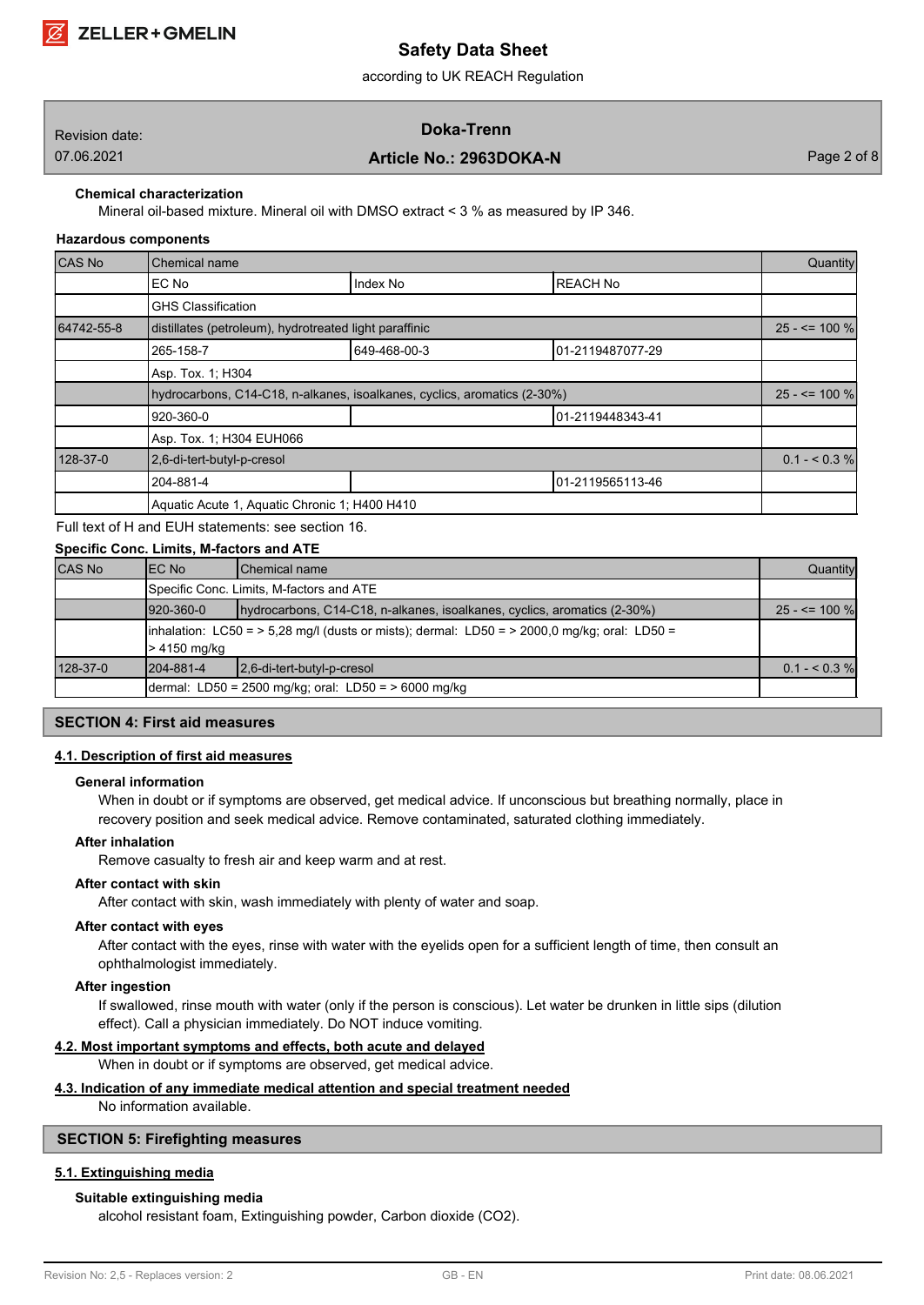

according to UK REACH Regulation

# Revision date: **Doka-Trenn**

# 07.06.2021 **Article No.: 2963DOKA-N** Page 3 of 8

#### **Unsuitable extinguishing media**

Full water jet.

#### **5.2. Special hazards arising from the substance or mixture**

Hazardous decomposition products: Carbon monoxide Carbon dioxide (CO2). Do not inhale explosion and combustion gases.

### **5.3. Advice for firefighters**

In case of fire: Wear self-contained breathing apparatus.

#### **Additional information**

Collect contaminated fire extinguishing water separately. Do not allow entering drains or surface water. Do not allow to enter into soil/subsoil.

#### **SECTION 6: Accidental release measures**

#### **6.1. Personal precautions, protective equipment and emergency procedures**

#### **General measures**

Protective measures: see section 7 + 8.

#### **6.2. Environmental precautions**

Do not allow to enter into surface water or drains. Do not allow to enter into soil/subsoil. Clean contaminated articles and floor according to the environmental legislation.

#### **6.3. Methods and material for containment and cleaning up**

#### **Other information**

Absorb with liquid-binding material (sand, diatomaceous earth, acid- or universal binding agents). Treat the recovered material as prescribed in the section on waste disposal.

#### **6.4. Reference to other sections**

Protective measures: see section 7 + 8.

# **SECTION 7: Handling and storage**

#### **7.1. Precautions for safe handling**

#### **Advice on safe handling**

Use personal protection equipment. Do not eat, drink or smoke when using this product. Provide fresh air. Handle and open container with care. Conditions to avoid: generation/formation of aerosols.

#### **Advice on protection against fire and explosion**

No special measures are necessary.

# **Advice on general occupational hygiene**

When using do not eat, drink, smoke, sniff.

#### **7.2. Conditions for safe storage, including any incompatibilities**

#### **Requirements for storage rooms and vessels**

Protect against: Frost. Keep away from heat. Protect from direct sunlight. Keep container tightly closed in a cool, well-ventilated place.

# **7.3. Specific end use(s)**

Observe technical data sheet.

#### **SECTION 8: Exposure controls/personal protection**

#### **8.1. Control parameters**

#### **Exposure limits (EH40)**

| CAS No   | <b>I</b> Substance         | ppml | mq/m <sup>3</sup> | tibres/mll | Category  | Origin |
|----------|----------------------------|------|-------------------|------------|-----------|--------|
| 128-37-0 | 2.6-Di-tert-butyl-p-cresol |      | 10 <sub>1</sub>   |            | TWA (8 h) | WEL    |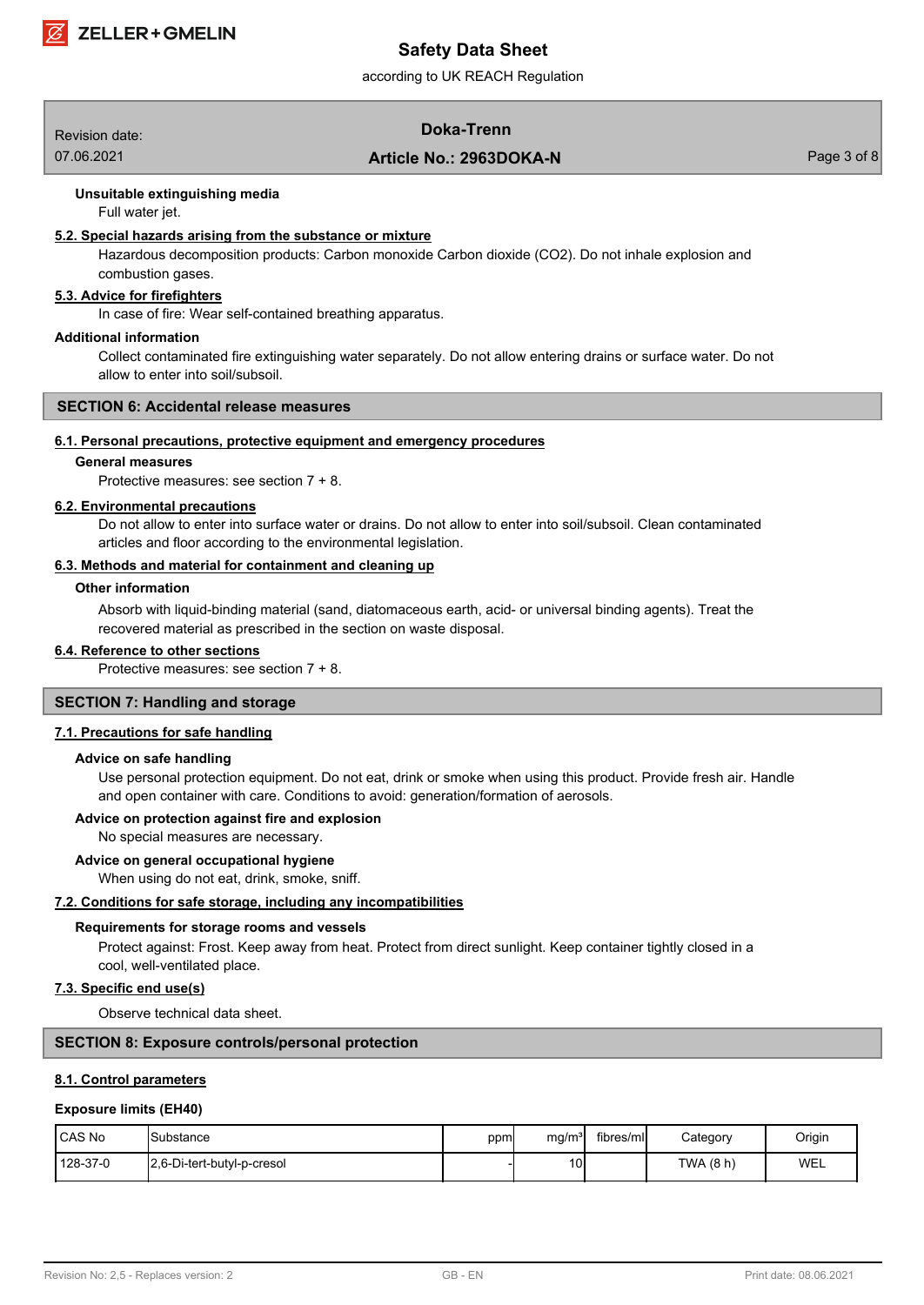according to UK REACH Regulation

| Revision date: | Doka-Trenn              |               |
|----------------|-------------------------|---------------|
| 07.06.2021     | Article No.: 2963DOKA-N | Page 4 of $8$ |
|                |                         |               |

# **DNEL/DMEL values**

| CAS No                                                                    | Substance                  |                |          |                          |
|---------------------------------------------------------------------------|----------------------------|----------------|----------|--------------------------|
| DNEL type                                                                 |                            | Exposure route | Effect   | Value                    |
| 128-37-0                                                                  | 2,6-di-tert-butyl-p-cresol |                |          |                          |
| linhalation<br>Worker DNEL, long-term<br>$5,8 \text{ mg/m}^3$<br>systemic |                            |                |          |                          |
| Consumer DNEL, long-term                                                  |                            | linhalation    | systemic | $1.74$ mg/m <sup>3</sup> |
| Worker DNEL, long-term                                                    |                            | Idermal        | systemic | 8,3 mg/kg bw/day         |
| Consumer DNEL, long-term<br>5 mg/kg bw/day<br>systemic<br>Idermal         |                            |                |          |                          |

### **PNEC values**

| CAS No                                 | Substance        |            |  |
|----------------------------------------|------------------|------------|--|
| Environmental compartment<br>Value     |                  |            |  |
| 128-37-0<br>2,6-di-tert-butyl-p-cresol |                  |            |  |
| Freshwater                             | $ 4 \text{ mg}/$ |            |  |
| Marine water                           | $0,4$ mg/l       |            |  |
| Secondary poisoning                    |                  | 16,7 mg/kg |  |
| Soil                                   |                  | 1,04 mg/kg |  |

#### **8.2. Exposure controls**

#### **Appropriate engineering controls**

See section 7. No additional measures necessary.

#### **Individual protection measures, such as personal protective equipment**

#### **Eye/face protection**

Eye glasses with side protection.

# **Hand protection**

Wear suitable gloves. Recommended glove articles: EN ISO 374. Suitable material: NBR (Nitrile rubber). Breakthrough time:: > 480 min (Thickness of the glove material: 0.4 mm). Breakthrough times and swelling properties of the material must be taken into consideration. For special purposes, it is recommended to check the resistance to chemicals of the protective gloves mentioned above together with the supplier of these gloves. Barrier creams can help protecting exposed skin areas. In no case should they be used after contact.

#### **Skin protection**

Protective clothing.

#### **Respiratory protection**

With correct and proper use, and under normal conditions, breathing protection is not required. When splashes or fine mist form, a permitted breathing apparatus suitable for these purposes must be used. Suitable respiratory protection apparatus: Filtering Half-face mask (DIN EN 149), e.g. FFA P / FFP3.

### **Environmental exposure controls**

Do not allow to enter into surface water or drains.

# **SECTION 9: Physical and chemical properties**

#### **9.1. Information on basic physical and chemical properties**

| Physical state: | Liquid         |
|-----------------|----------------|
| Colour:         | clear          |
| Odour:          | characteristic |

# **Changes in the physical state**

Melting point/freezing point: not determined Boiling point or initial boiling point and not determined boiling range: Pour point: not determined Flash point:  $> 120 °C$ 

**Test method**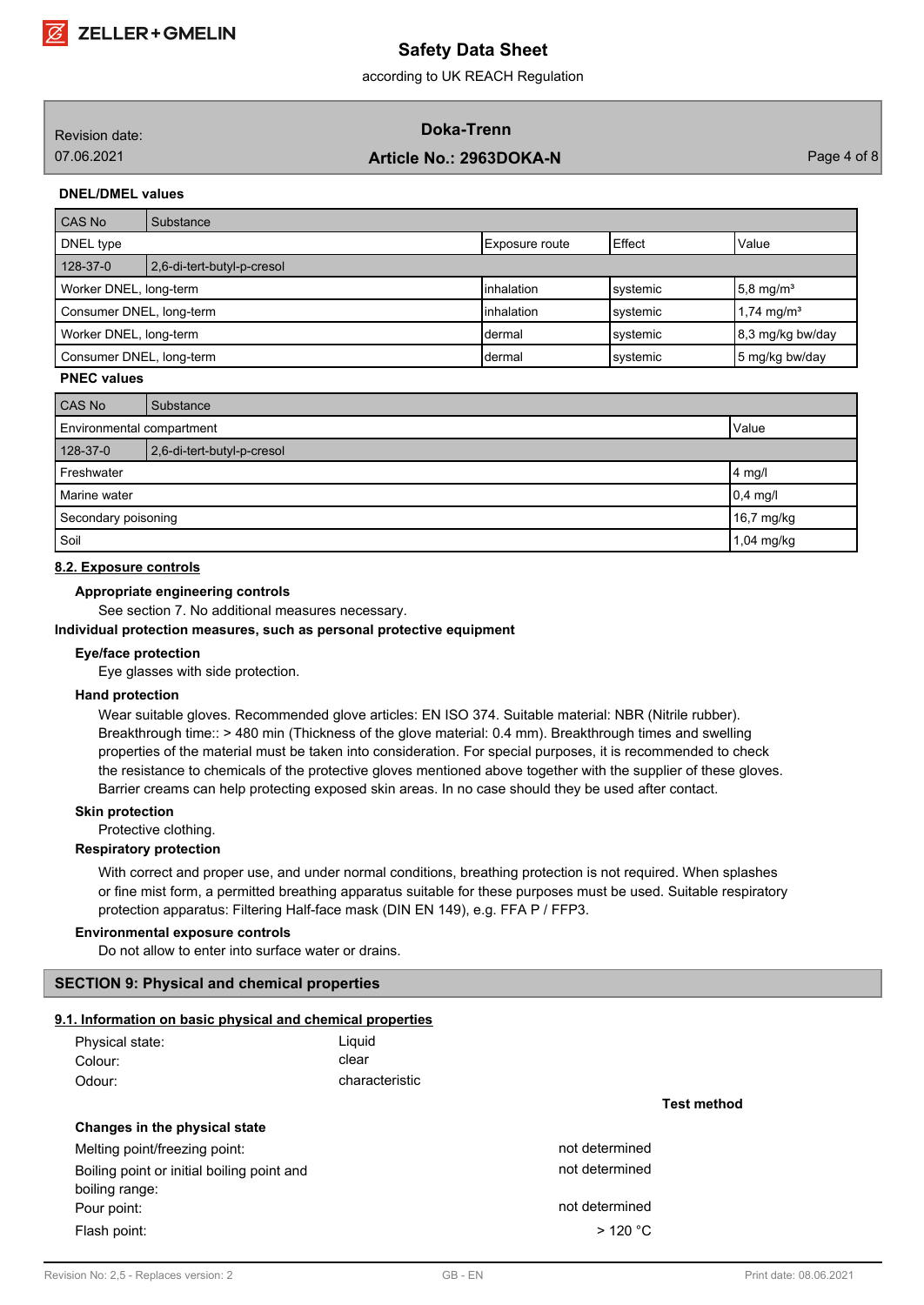

according to UK REACH Regulation

| Revision date:                                                         | <b>Doka-Trenn</b>         |                                         |
|------------------------------------------------------------------------|---------------------------|-----------------------------------------|
| 07.06.2021                                                             | Article No.: 2963DOKA-N   | Page 5 of 8                             |
| Lower explosion limits:                                                | 0,4 vol. %                |                                         |
| Upper explosion limits:                                                | 5,0 vol. %                |                                         |
| Auto-ignition temperature:                                             | not determined            |                                         |
| Decomposition temperature:                                             | No information available. |                                         |
| pH-Value:                                                              | not applicable            |                                         |
| Viscosity / dynamic:                                                   | not determined            |                                         |
| Viscosity / kinematic:<br>(at 40 $^{\circ}$ C)                         |                           | 7,5 mm <sup>2</sup> /s ASTM D 7042      |
| Flow time:                                                             | not determined            |                                         |
| Water solubility:                                                      | insoluble                 |                                         |
| Partition coefficient n-octanol/water:                                 | not determined            |                                         |
| Vapour pressure:<br>(at 20 $°C$ )                                      | $< 0.1$ hPa               |                                         |
| Density (at 15 °C):                                                    |                           | 0,85 g/cm <sup>3</sup> DIN EN ISO 12185 |
| Relative vapour density:                                               | not determined            |                                         |
| 9.2. Other information                                                 |                           |                                         |
| Other safety characteristics                                           |                           |                                         |
| Evaporation rate:                                                      | not determined            |                                         |
| <b>Further Information</b>                                             |                           |                                         |
| No information available.                                              |                           |                                         |
| <b>SECTION 10: Stability and reactivity</b>                            |                           |                                         |
| 10.1. Reactivity<br>No information available.                          |                           |                                         |
| 10.2. Chemical stability                                               |                           |                                         |
| No information available.                                              |                           |                                         |
| 10.3. Possibility of hazardous reactions                               |                           |                                         |
| No hazardous reaction when handled and stored according to provisions. |                           |                                         |
| 10.4. Conditions to avoid                                              |                           |                                         |

Heat.

### **10.5. Incompatible materials**

No information available.

# **10.6. Hazardous decomposition products**

No information available.

# **SECTION 11: Toxicological information**

# **11.1. Information on hazard classes as defined in GB CLP Regulation**

# **Acute toxicity**

Based on available data, the classification criteria are not met.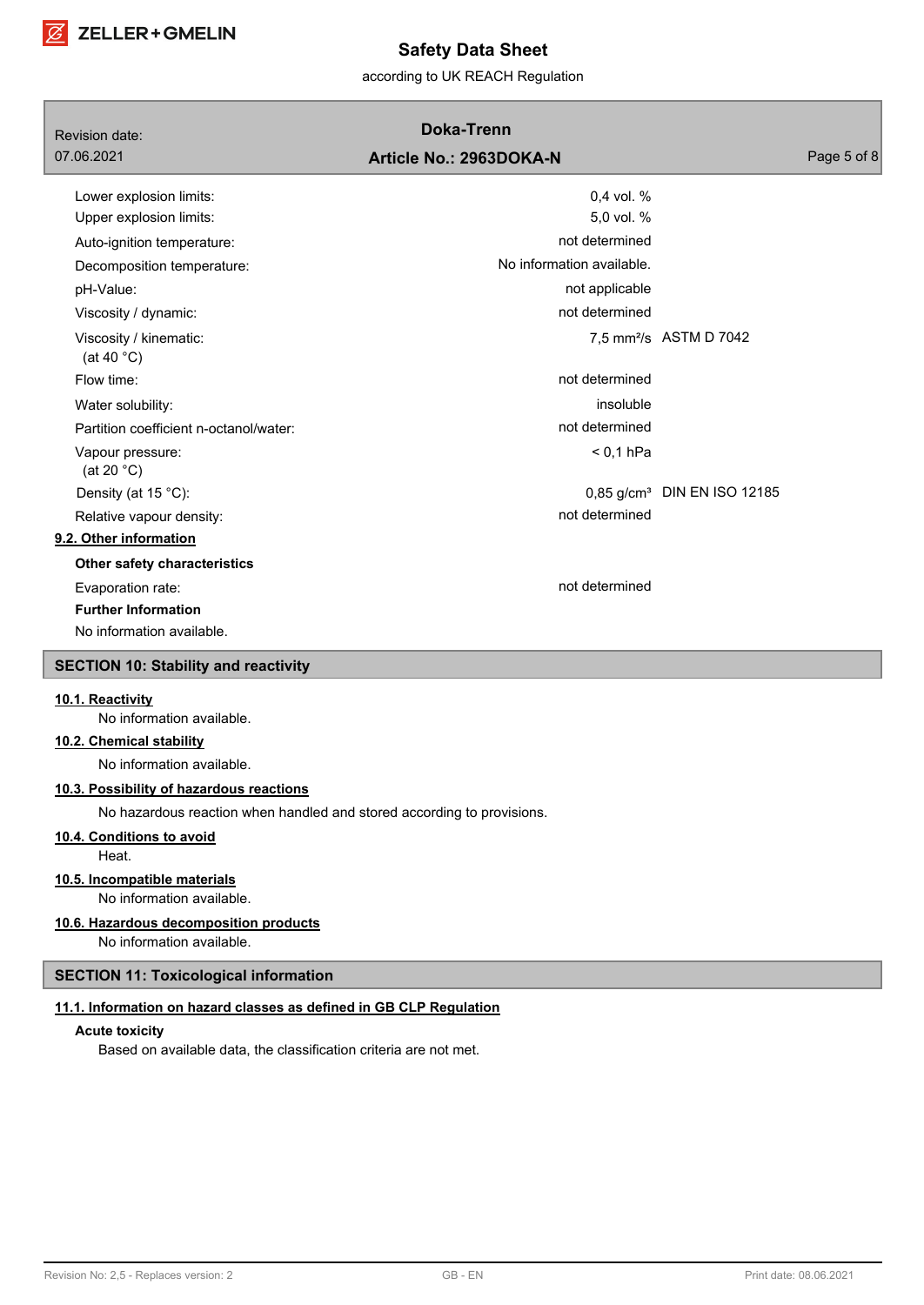according to UK REACH Regulation

# Revision date: **Doka-Trenn**

# 07.06.2021 **Article No.: 2963DOKA-N** Page 6 of 8

| CAS No   | Chemical name                                                            |                           |          |                |                      |        |
|----------|--------------------------------------------------------------------------|---------------------------|----------|----------------|----------------------|--------|
|          | Exposure route                                                           | Dose                      |          | <b>Species</b> | Source               | Method |
|          | hydrocarbons, C14-C18, n-alkanes, isoalkanes, cyclics, aromatics (2-30%) |                           |          |                |                      |        |
|          | oral                                                                     | LD <sub>50</sub><br>mg/kg | >4150    | Rat            | <b>IECHA Dossier</b> |        |
|          | dermal                                                                   | LD50<br>mg/kg             | > 2000.0 | Rabbit         | <b>ECHA Dossier</b>  |        |
|          | inhalation (4 h)<br>aerosol                                              | ILC50<br>mg/l             | > 5,28   | Rat            | <b>ECHA Dossier</b>  |        |
| 128-37-0 | 2,6-di-tert-butyl-p-cresol                                               |                           |          |                |                      |        |
|          | oral                                                                     | LD <sub>50</sub><br>mg/kg | >6000    | Rat            |                      |        |
|          | dermal                                                                   | LD <sub>50</sub><br>mg/kg | 2500     | Rabbit         | <b>ATE</b>           |        |

# **Irritation and corrosivity**

Based on available data, the classification criteria are not met.

#### **Sensitising effects**

Based on available data, the classification criteria are not met.

#### **Carcinogenic/mutagenic/toxic effects for reproduction**

Based on available data, the classification criteria are not met.

#### **STOT-single exposure**

Based on available data, the classification criteria are not met.

#### **STOT-repeated exposure**

Repeated exposure may cause skin dryness or cracking.

### **Aspiration hazard**

May be fatal if swallowed and enters airways.

# **11.2. Information on other hazards**

#### **Other information**

Keeping to the general worker's protection rules and the industrial hygienics, there is no risk in handling this product through the personnel.

#### **SECTION 12: Ecological information**

#### **12.1. Toxicity**

There are no data available on the mixture itself.

# **12.2. Persistence and degradability**

There are no data available on the mixture itself.

| <b>CAS No</b> | Chemical name                                                                    |        |    |                      |  |
|---------------|----------------------------------------------------------------------------------|--------|----|----------------------|--|
|               | <b>I</b> Method                                                                  | Value  |    | <b>I</b> Source      |  |
|               | <b>I</b> Evaluation                                                              |        |    |                      |  |
|               | (2-30%) hydrocarbons, C14-C18, n-alkanes, isoalkanes, cyclics, aromatics (2-30%) |        |    |                      |  |
|               | OECD 301F/ ISO 9408/ EEC 92/69/V, C.4-D                                          | 160,7% | 28 | <b>IECHA Dossier</b> |  |
|               | Readily biodegradable (according to OECD criteria).                              |        |    |                      |  |

### **12.3. Bioaccumulative potential**

There are no data available on the mixture itself.

# **Partition coefficient n-octanol/water**

| <b>CAS No</b> | IChemical name                                                                   | Log Pow |
|---------------|----------------------------------------------------------------------------------|---------|
|               | (2-30%) hydrocarbons, C14-C18, n-alkanes, isoalkanes, cyclics, aromatics (2-30%) | > 3.50  |
| $128-37-0$    | 12,6-di-tert-butyl-p-cresol                                                      | h<br>U. |

# **12.4. Mobility in soil**

No data available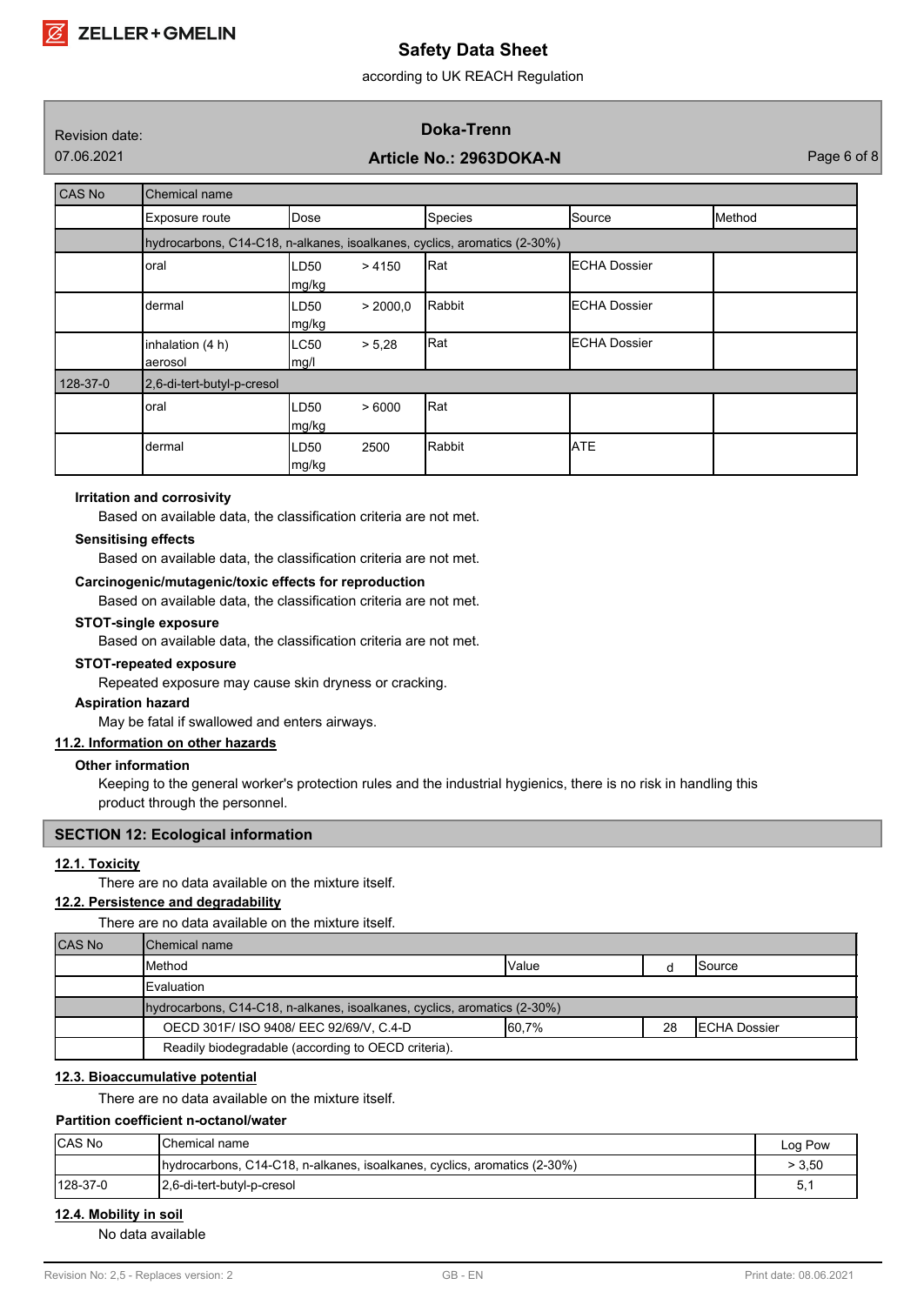

according to UK REACH Regulation

# Revision date: **Doka-Trenn**

07.06.2021 **Article No.: 2963DOKA-N** Page 7 of 8

# **12.5. Results of PBT and vPvB assessment**

No data available

**12.7. Other adverse effects**

No data available

# **SECTION 13: Disposal considerations**

#### **13.1. Waste treatment methods**

#### **Disposal recommendations**

Do not allow to enter into surface water or drains. This material and its container must be disposed of in a safe way. Waste disposal according to EC directives 75/442/EEC and 91/689/EEC in the corresponding versions, covering waste and dangerous waste.

#### **List of Wastes Code - residues/unused products**

130205 OIL WASTES AND WASTES OF LIQUID FUELS (EXCEPT EDIBLE OILS, AND THOSE IN CHAPTERS 05, 12 AND 19); waste engine, gear and lubricating oils; mineral-based non-chlorinated engine, gear and lubricating oils; hazardous waste

#### **Contaminated packaging**

Non-contaminated packages may be recycled. Consult the appropriate local waste disposal expert about waste disposal.

# **SECTION 14: Transport information**

#### **Land transport (ADR/RID)**

| No dangerous good in sense of this transport regulation.                                             |  |  |  |  |  |  |
|------------------------------------------------------------------------------------------------------|--|--|--|--|--|--|
| No dangerous good in sense of this transport regulation.                                             |  |  |  |  |  |  |
| No dangerous good in sense of this transport regulation.                                             |  |  |  |  |  |  |
| No dangerous good in sense of this transport regulation.                                             |  |  |  |  |  |  |
|                                                                                                      |  |  |  |  |  |  |
| No dangerous good in sense of this transport regulation.                                             |  |  |  |  |  |  |
| No dangerous good in sense of this transport regulation.                                             |  |  |  |  |  |  |
| No dangerous good in sense of this transport regulation.                                             |  |  |  |  |  |  |
| No dangerous good in sense of this transport regulation.<br><b>NO</b>                                |  |  |  |  |  |  |
| Air transport (ICAO-TI/IATA-DGR)                                                                     |  |  |  |  |  |  |
| No dangerous good in sense of this transport regulation.                                             |  |  |  |  |  |  |
| No dangerous good in sense of this transport regulation.                                             |  |  |  |  |  |  |
| No dangerous good in sense of this transport regulation.                                             |  |  |  |  |  |  |
| No dangerous good in sense of this transport regulation.                                             |  |  |  |  |  |  |
|                                                                                                      |  |  |  |  |  |  |
| <b>No</b>                                                                                            |  |  |  |  |  |  |
| 14.6. Special precautions for user<br>No data available                                              |  |  |  |  |  |  |
| 14.7. Maritime transport in bulk according to IMO instruments                                        |  |  |  |  |  |  |
|                                                                                                      |  |  |  |  |  |  |
| <b>SECTION 15: Regulatory information</b>                                                            |  |  |  |  |  |  |
| 15.1. Safety, health and environmental regulations/legislation specific for the substance or mixture |  |  |  |  |  |  |
| EU regulatory information                                                                            |  |  |  |  |  |  |
| Restrictions on use (REACH, annex XVII):                                                             |  |  |  |  |  |  |
|                                                                                                      |  |  |  |  |  |  |

2010/75/EU (VOC): 0 %

Entry 3